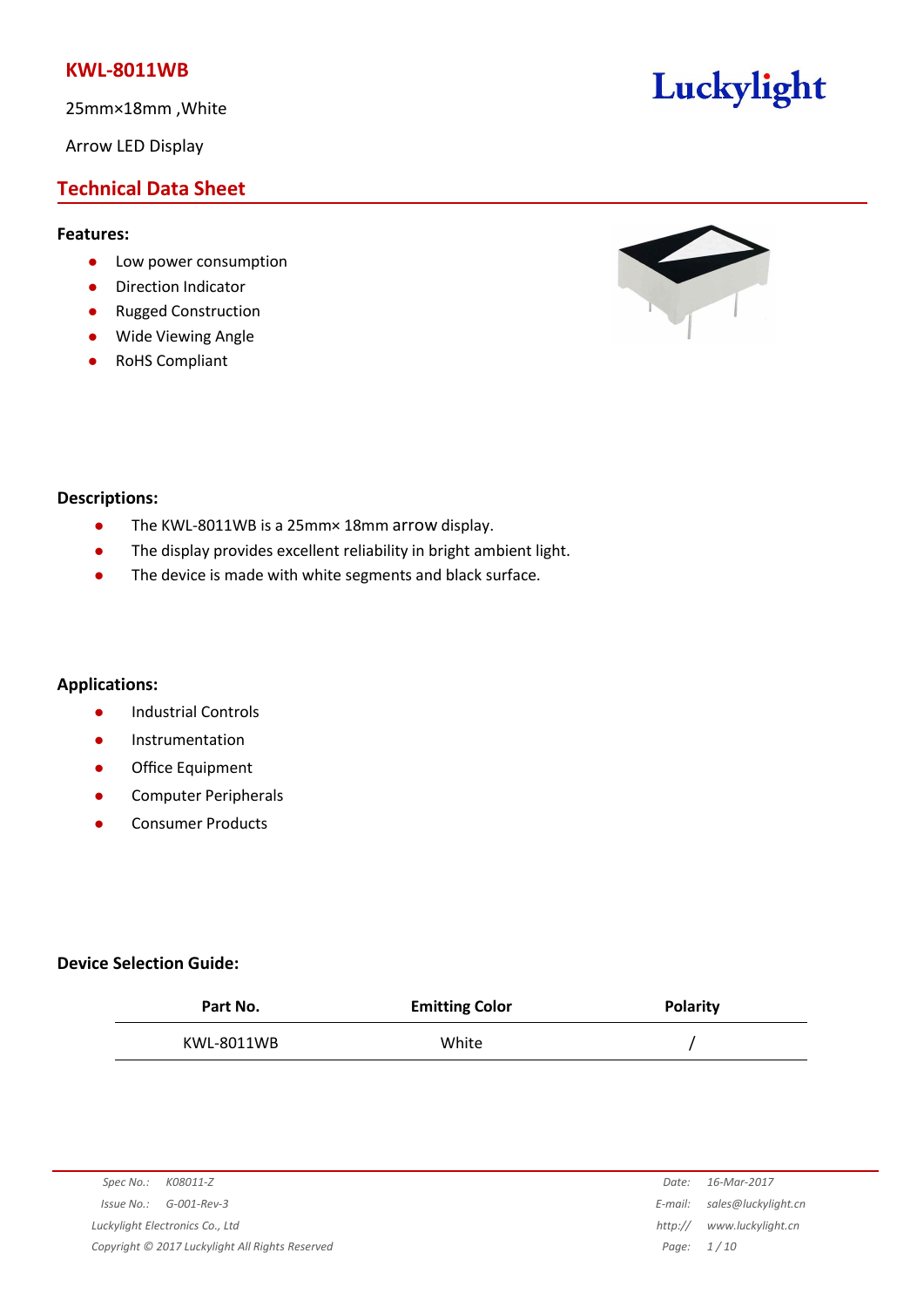25mm×18mm ,White

Arrow LED Display

## **Technical Data Sheet**

## **Package Dimension:**







#### *Notes:*

*1. All dimensions are in millimeters (inches).*

*2. Tolerance is ± 0.25 mm (.010″) unless otherwise noted.*

*Spec No.: K08011-Z Date: 16-Mar-2017 Issue No.: G-001-Rev-3 E-mail: sales@luckylight.cn Luckylight Electronics Co., Ltd http:// www.luckylight.cn Copyright © 2017 Luckylight All Rights Reserved Page: 2 / 10*

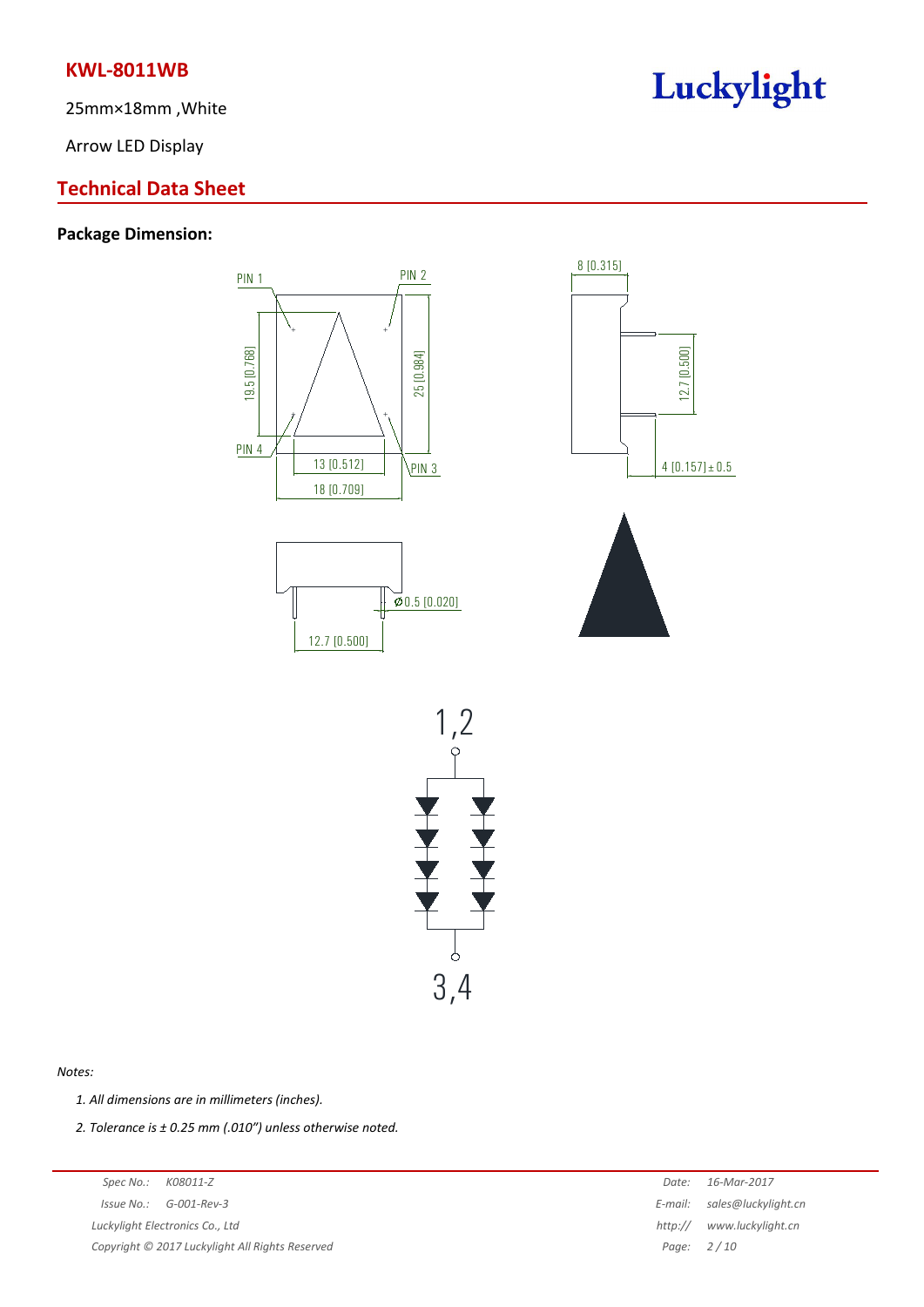25mm×18mm ,White

Arrow LED Display

## **Technical Data Sheet**

### **Absolute Maximum Ratings at Ta=25**℃

| Symbol                       | <b>Max</b>                         | Unit |
|------------------------------|------------------------------------|------|
| $P_d$                        | 250                                | mW   |
| <b>IFP</b>                   | 100                                | mA   |
| IF.                          | 20                                 | mA   |
| $V_{R}$                      | 5                                  | v    |
| ${\mathsf T}_{\textsf{opr}}$ | -40 $\degree$ C to +80 $\degree$ C |      |
| $T_{\text{stg}}$             | -40°C to +85°C                     |      |
| $T_{sld}$                    | 260℃ for 5 Seconds                 |      |
|                              |                                    |      |

Luckylight

### **Electrical Optical Characteristics at Ta=25**℃

| <b>Parameters</b>                 | Symbol                 | Min.  | Typ. | Max.  | Unit | <b>Test Condition</b>  |  |
|-----------------------------------|------------------------|-------|------|-------|------|------------------------|--|
| Average Luminous Intensity        |                        | 25    | 50   | $---$ | mcd  | $IF=10mA (Note 1, 2)$  |  |
|                                   | $\mathsf{I}\mathsf{v}$ | 50    | 100  | $---$ | mcd  | IF=20mA (Note $1, 2$ ) |  |
| Luminous Intensity Matching Ratio | $I_{v-m}$              | ---   |      | 2:1   |      | $IF=20mA$              |  |
| <b>Chromaticity Coordinates</b>   | X                      | $---$ | 0.30 | $---$ |      | IF=20mA (Note 3)       |  |
|                                   | ٧                      | $---$ | 0.31 | ---   |      |                        |  |
| Forward Voltage Per Segment       | $V_{F}$                | $---$ | 11.6 | 12.4  | v    | $IF=20mA$              |  |
| Reverse Current Per Segment       | lr                     |       |      | 50    | μA   | $VR=5V$                |  |

*Notes:*

1. Luminous Intensity is a average value which is measured one 7-segment. Tolerance of Luminous Intensity:  $\pm$ 10%.

2. Excess driving current and / or operating temperature higher than recommended conditions may result in severe light degradation or *premature failure.*

*3. The chromaticity coordinates (x, y) is derived from the 1931 CIE chromaticity diagram.*

| Spec No.: K08011-Z                              | Date: 16-Mar-2017           |
|-------------------------------------------------|-----------------------------|
| $Issue No.: G-001-Rev-3$                        | E-mail: sales@luckylight.cn |
| Luckylight Electronics Co., Ltd                 | http:// www.luckylight.cn   |
| Copyright © 2017 Luckylight All Rights Reserved | Page: $3/10$                |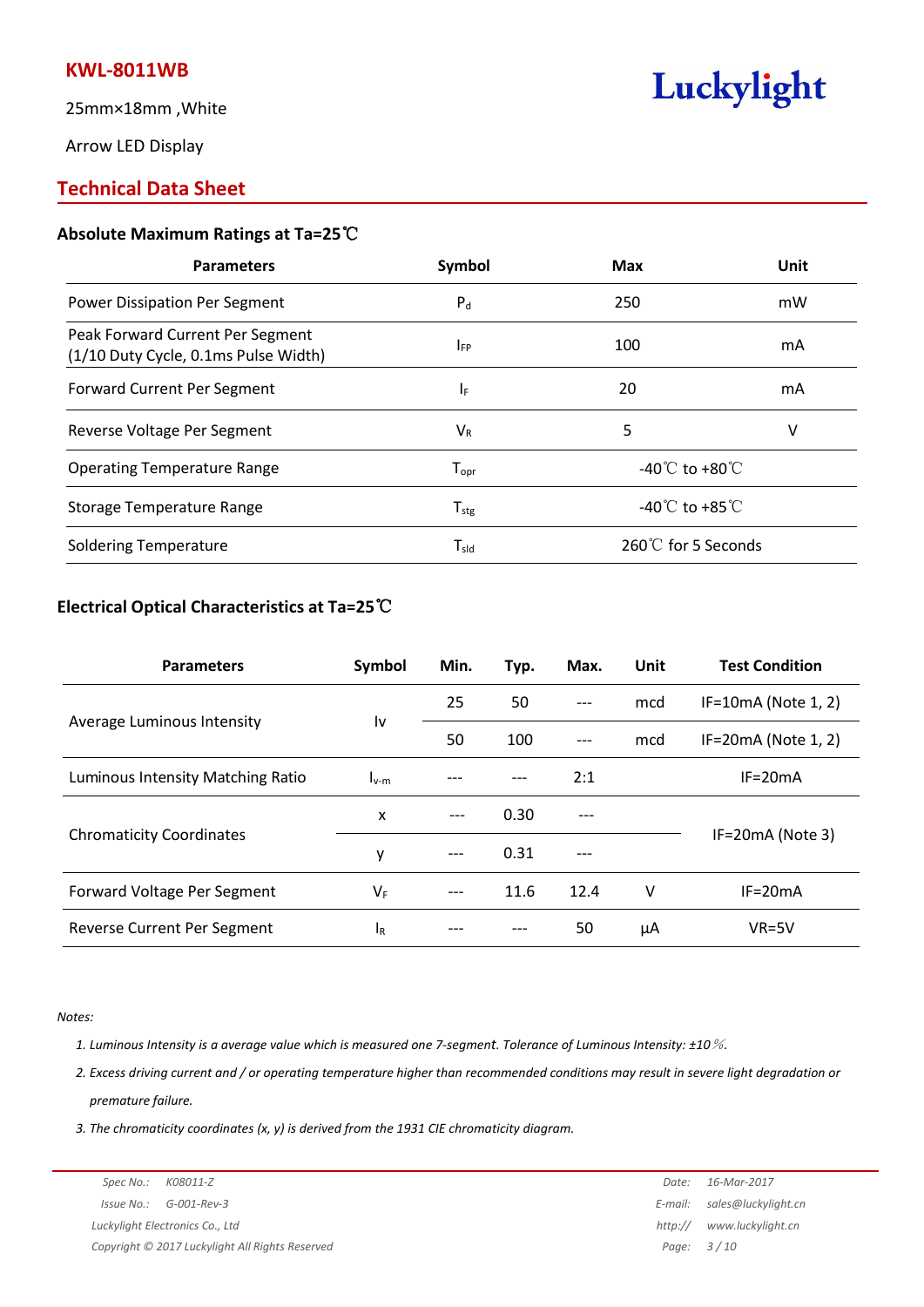25mm×18mm ,White

Arrow LED Display

## **Technical Data Sheet**

# **Typical Electrical / Optical Characteristics Curves (25**℃ **Ambient Temperature Unless Otherwise Noted)**

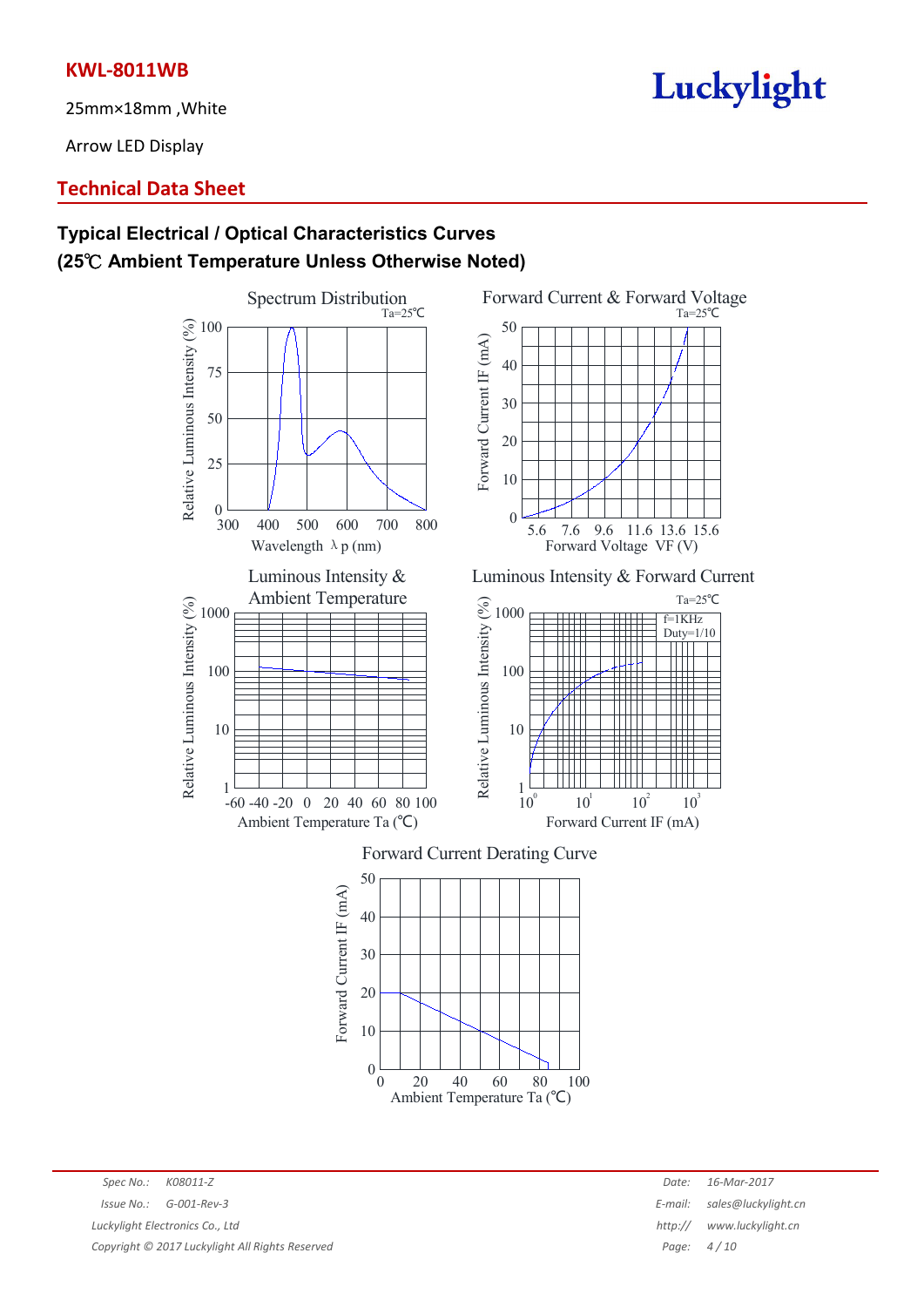25mm×18mm ,White

Arrow LED Display

# Luckylight

## **Technical Data Sheet**

## **Chromaticity Coordinates Specifications for Bin Rank**

| <b>Bin Code</b> | <b>CIE 1931Chromaticity Coordinates</b> |       |       |       |       |  |
|-----------------|-----------------------------------------|-------|-------|-------|-------|--|
| W1              | x                                       | 0.284 | 0.284 | 0.304 | 0.304 |  |
|                 |                                         | 0.278 | 0.311 | 0.332 | 0.298 |  |
| W <sub>2</sub>  | x                                       | 0.304 | 0.304 | 0.324 | 0.324 |  |
|                 |                                         | 0.268 | 0.298 | 0.322 | 0.292 |  |
| W3              | x                                       | 0.304 | 0.304 | 0.324 | 0.324 |  |
|                 |                                         | 0.298 | 0.332 | 0.352 | 0.322 |  |

#### **Color Bin at IF = 20mA**

*Tolerance on each Hue* (x, y) *bin is*  $+/- 0.01$ .

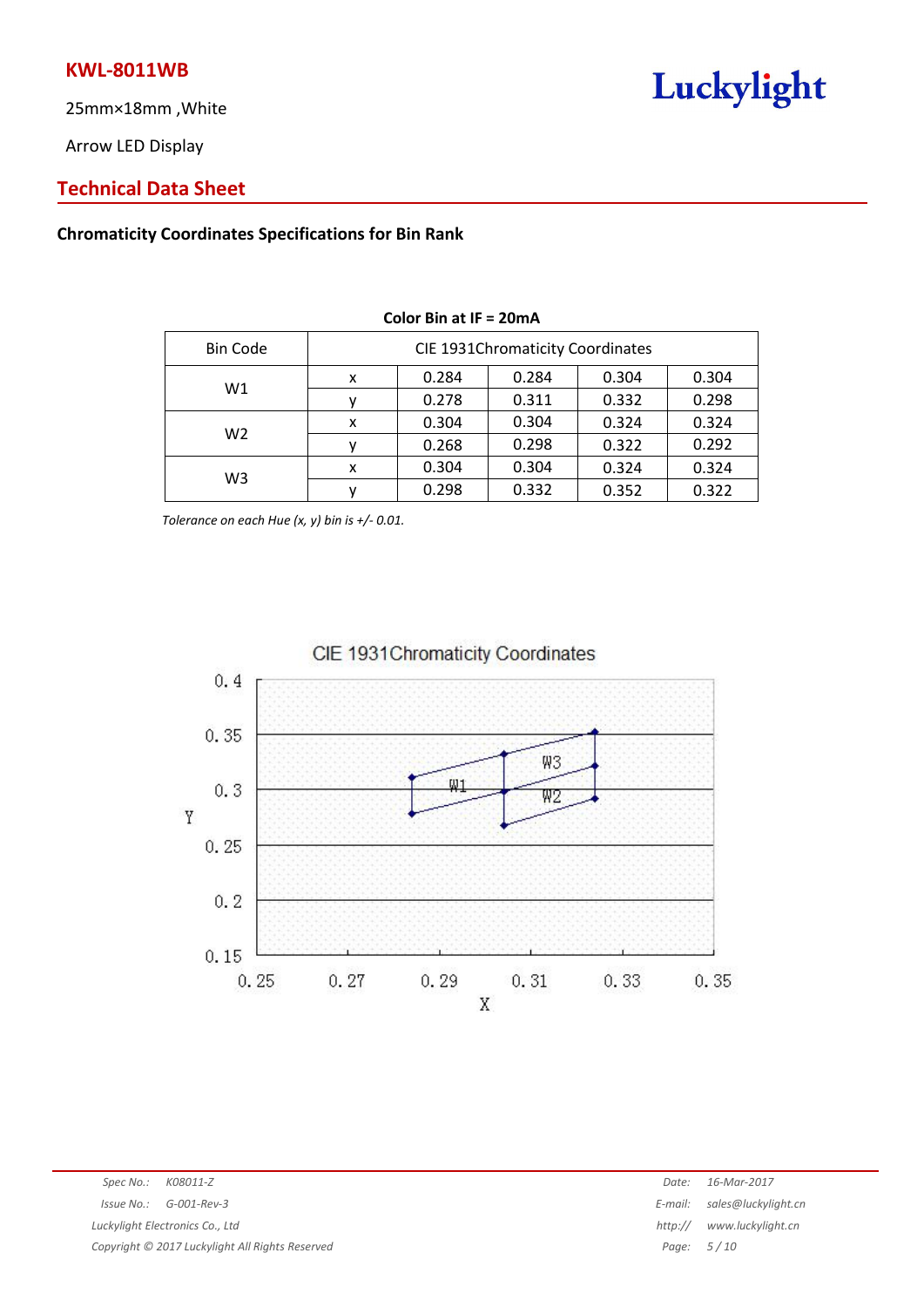25mm×18mm ,White

Arrow LED Display

# Luckylight

## **Technical Data Sheet**

# **Packing & Label Specifications:**





|                                                 |                                 | Date:   | 16-Mar-2017                 |
|-------------------------------------------------|---------------------------------|---------|-----------------------------|
|                                                 | $Is sue No.: G-001-Rev-3$       |         | E-mail: sales@luckylight.cn |
|                                                 | Luckylight Electronics Co., Ltd | http:// | www.luckylight.cn           |
| Copyright © 2017 Luckylight All Rights Reserved |                                 |         | Page: $6/10$                |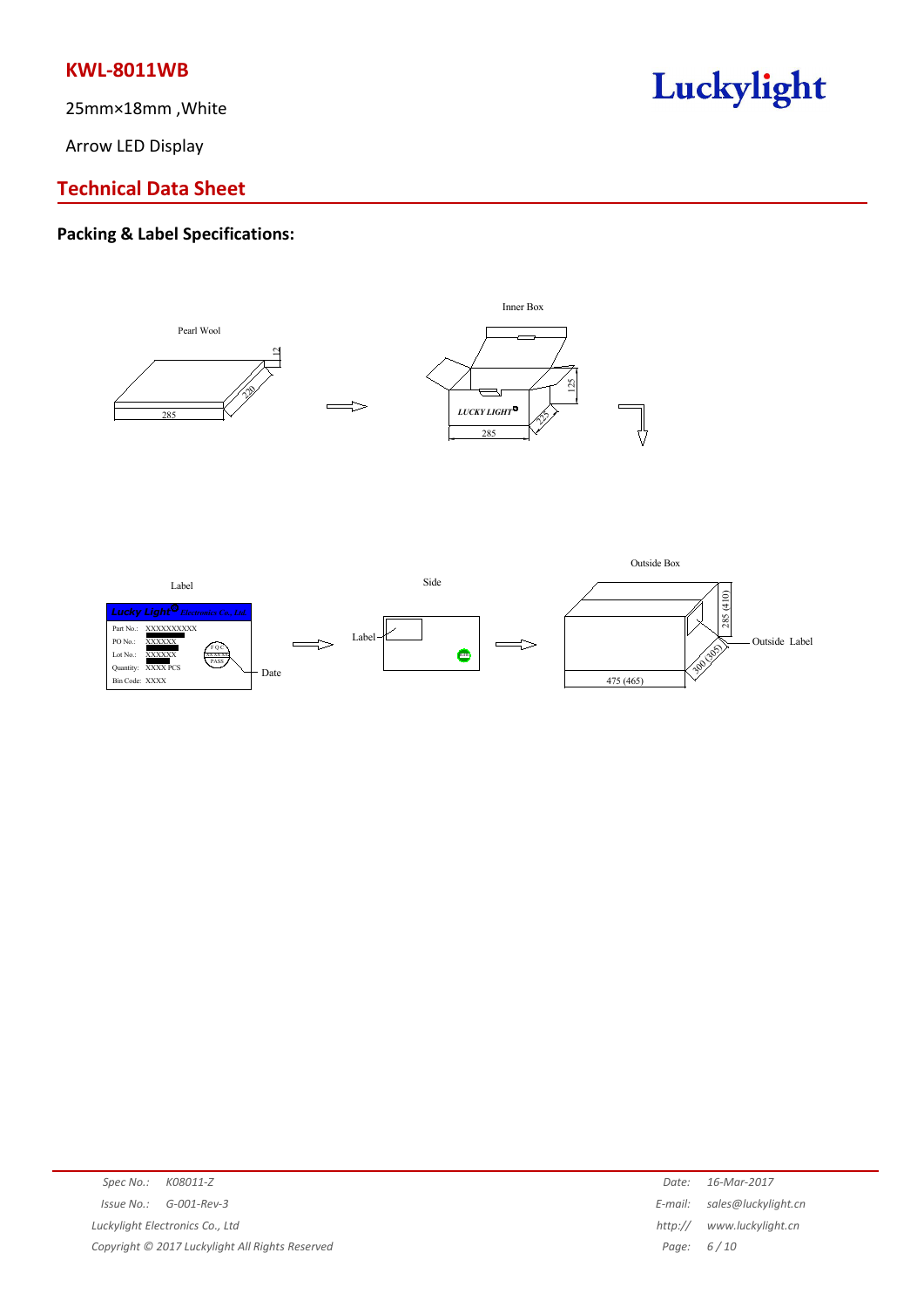25mm×18mm ,White

Arrow LED Display

# **Technical Data Sheet**

### **Terms and conditions for the usage of this document:**

- a. The information included in this document reflects representative usage scenarios and is intended for technical reference only.
- b. The part number, type, and specifications mentioned in this document are subject to future change and improvement without notice. Before production usage customer should refer to the latest datasheet for the updated specifications.
- c. When using the products referenced in this document, please make sure the product is being operated within the environmental and electrical limits specified in the datasheet. If customer usage exceeds the specified limits, Luckylight will not be responsible for any subsequent issues.
- d. The information in this document applies to typical usage in consumer electronics applications. If customer's application has special reliability requirements or have life-threatening liabilities, such as automotive or medical usage, please consult with Luckylight representative for further assistance.
- e. The contents and information of this document may not be reproduced or re-transmitted without permission by Luckylight.
- f. Over-current-proof

Customer must apply resistors for protection, otherwise slight voltage shift will cause big current change (Burn out will happen).

- g. Storage
- 1. Before opening the package, the LEDs should be kept at  $30^{\circ}$ Cor less and 80%RH or less.
- 2. The LEDs should be used within a year.
- 3. After opening the package, the LEDs should be kept at  $30^{\circ}$ Cor less and 60%RH or less.
- h. ESD (Electrostatic Discharge)

Static Electricity or power surge will damage the LED. Suggestions to prevent ESD damage:

- lUse of a conductive wrist band or anti-electrostatic glove when handling these LEDs.
- lAll devices, equipment, and machinery must be properly grounded.

lWork tables, storage racks, etc. should be properly grounded.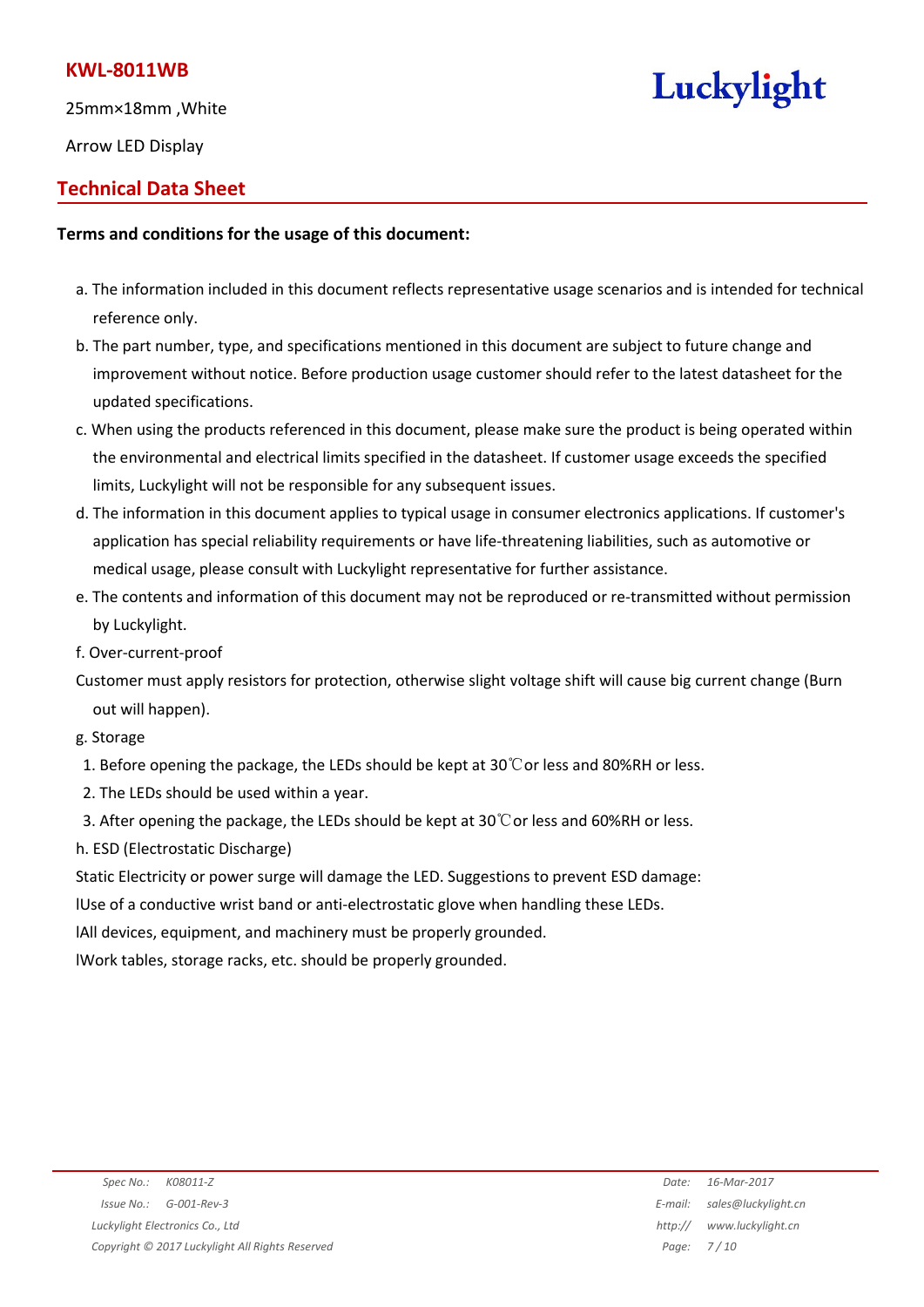25mm×18mm ,White

Arrow LED Display

## **Technical Data Sheet**

### **Through Hole Display Mounting Method**

### **Lead Forming:**

- 1. Do not bend the component leads by hand without proper tools.
- 2. The leads should be bent by clinching the upper part of the lead firmly such that the bending force Is not exerted on the plastic body.



### **Installation:**

- 1. The installation process should not apply stress to the lead terminals.
- 2. When inserting for assembly, ensure the terminal pitch matches the substrate board's hole pitch to prevent spreading or pinching the lead terminals.



3. The component shall be placed at least 5mm from edge of PCB to avoid damage caused excessive heat during wave soldering.





*Spec No.: K08011-Z Date: 16-Mar-2017 Issue No.: G-001-Rev-3 E-mail: sales@luckylight.cn Luckylight Electronics Co., Ltd http:// www.luckylight.cn Copyright © 2017 Luckylight All Rights Reserved Page: 8 / 10*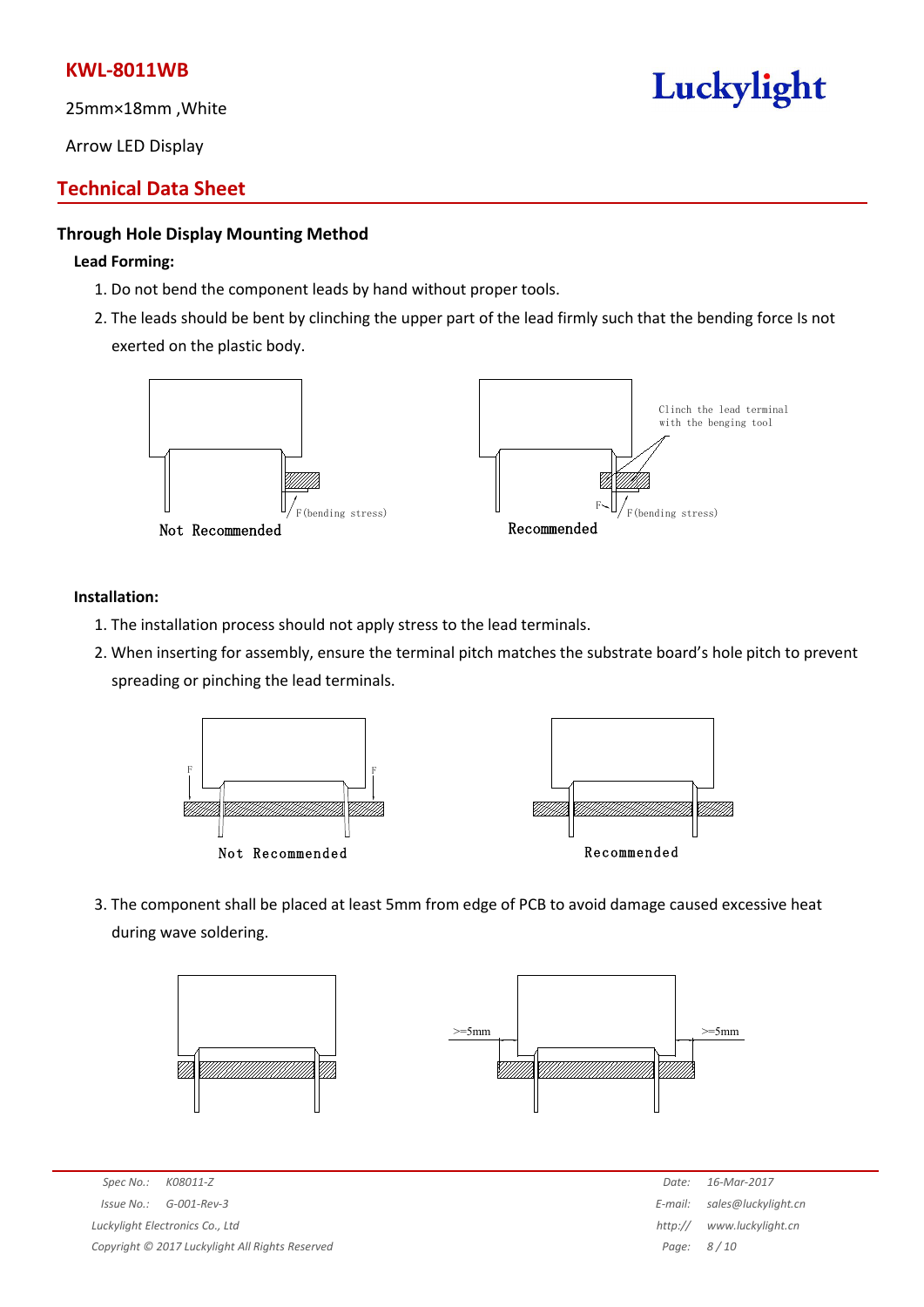25mm×18mm ,White

Luckylight

Arrow LED Display

## **Technical Data Sheet**



### **Notes:**

- 1. Recommend pre-heat temperature of 105℃ or less (as measured with a thermocouple attached to the LED pins) prior to immersion in the solder wave with a maximum solder bath temperature of 260℃.
- 2. Peak wave soldering temperature between 245° $\mathrm{C} \sim$ 255° $\mathrm{C}$  for 3 sec (5 sec max).
- 3. Do not apply stress to the epoxy resin while the temperature is above 85℃.
- 4. Fixtures should not incur stress on the component when mounting and during soldering process.
- 5. SAC 305 solder alloy is recommended.
- 6. No more than one wave soldering pass.
- 7. During wave soldering, the PCB top-surface temperature should be kept below 105℃.

### **Soldering General Notes:**

- 1. Through-hole displays are incompatible with reflow soldering.
- 2. If components will undergo multiple soldering processes, or other processes where the omponents may be subjected to intense heat, please check with luckylight for compatibility.